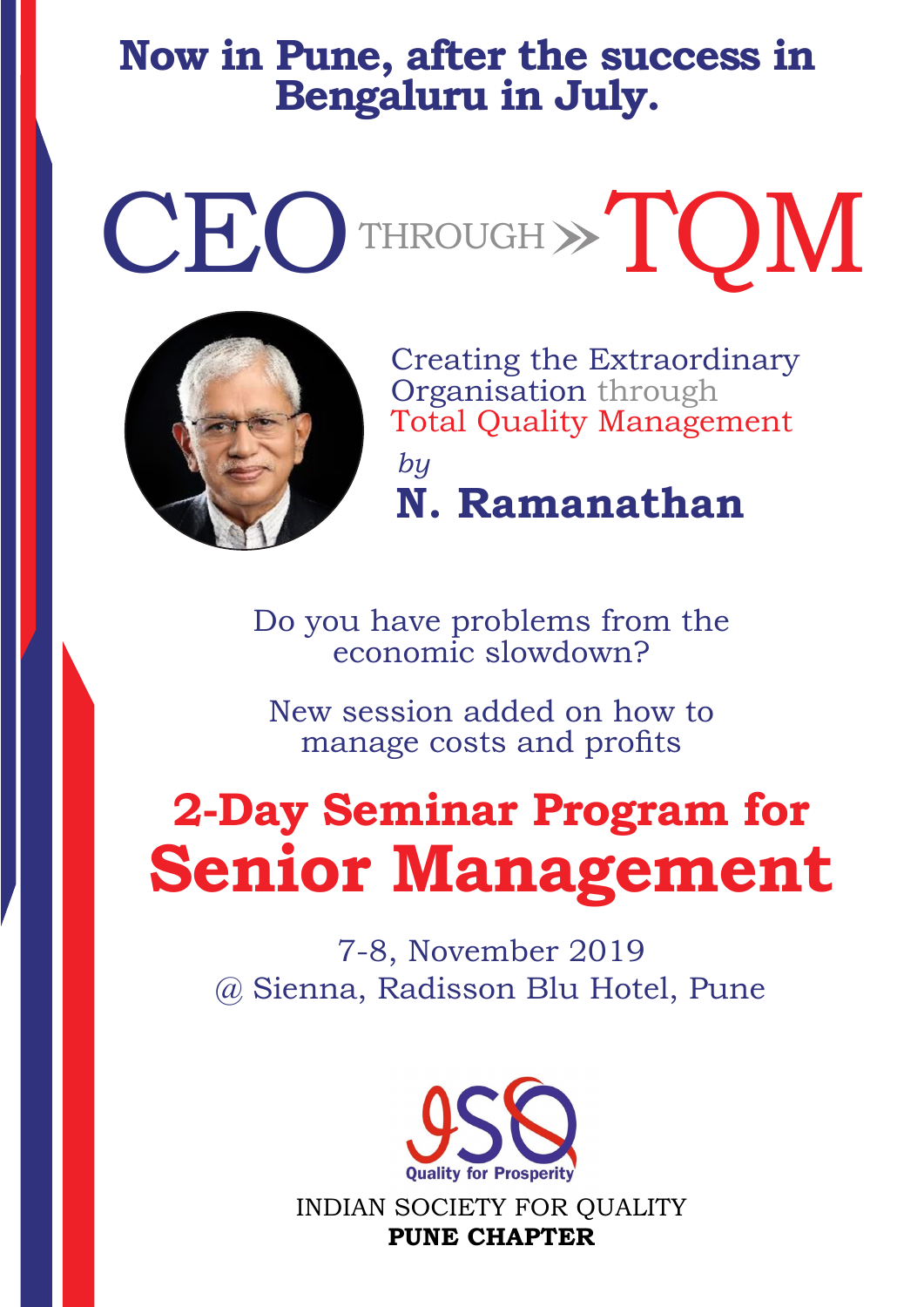**Sienna, Radisson Blu Hotel, Nagar Bypass road, Kharadi, Pune – 411014**

**Day 1: 9:30 AM to 6:00 PM Day 2: 9:00 AM to 5:30 PM** **7-8, November 2019**



Creating the Extraordinary Organisation through CEO THROUGH > TOM

Total Quality Management

# **Objective**

Learn, from a senior management view point, the principles, the mechanisms and the methods which lead to great organizational performance.

Your organization may have already won the Deming Prize or other prestigious prizes and awards. Or you may not have.

Whatever that may be, do you consider your business to be a remarkable performer already?

Or do you believe that you have problems which come in the way of your company becoming truly exceptional?

#### **Do you find yourself struggling in an economic downcycle?**

**Do you have a burning desire to create an extraordinary organization?**

## **Who should attend?**

- Promoters
- Managing Directors
- Presidents
- CEOs
- COOs
- Division heads
- Plant heads
- Business heads or Function heads of large businesses in manufacturing or services.
- Senior TQM Counsellors

# **Then this program is for YOU**

## **About Us**

Indian Society for Quality (ISQ) was established as a Not-for-Profit Society with the objective of providing a national forum for interaction among quality professionals. The society acts as a catalyst and facilitation body for exchange of information and experience regarding Quality Management principles, technology and practices. Its mission is to pursue quality for prosperity. (Visit **www.isqnet.org**).

Towards its objectives, ISQ has instituted many awards to recognize outstanding contributions by industry leaders, business professionals, TQM promoters in quality bodies and TQM counsellors who have selflessly contributed to the quality movement in India through their leadership and knowledge. The flagship event of ISQ is its Annual Conference where awards are presented, and illustrious speakers from India and overseas are invited. As a member of Asian Network for Quality (ANQ) ISQ has been involved from the very outset and represented on its Board. ISQ is the face of India overseas in the world of quality.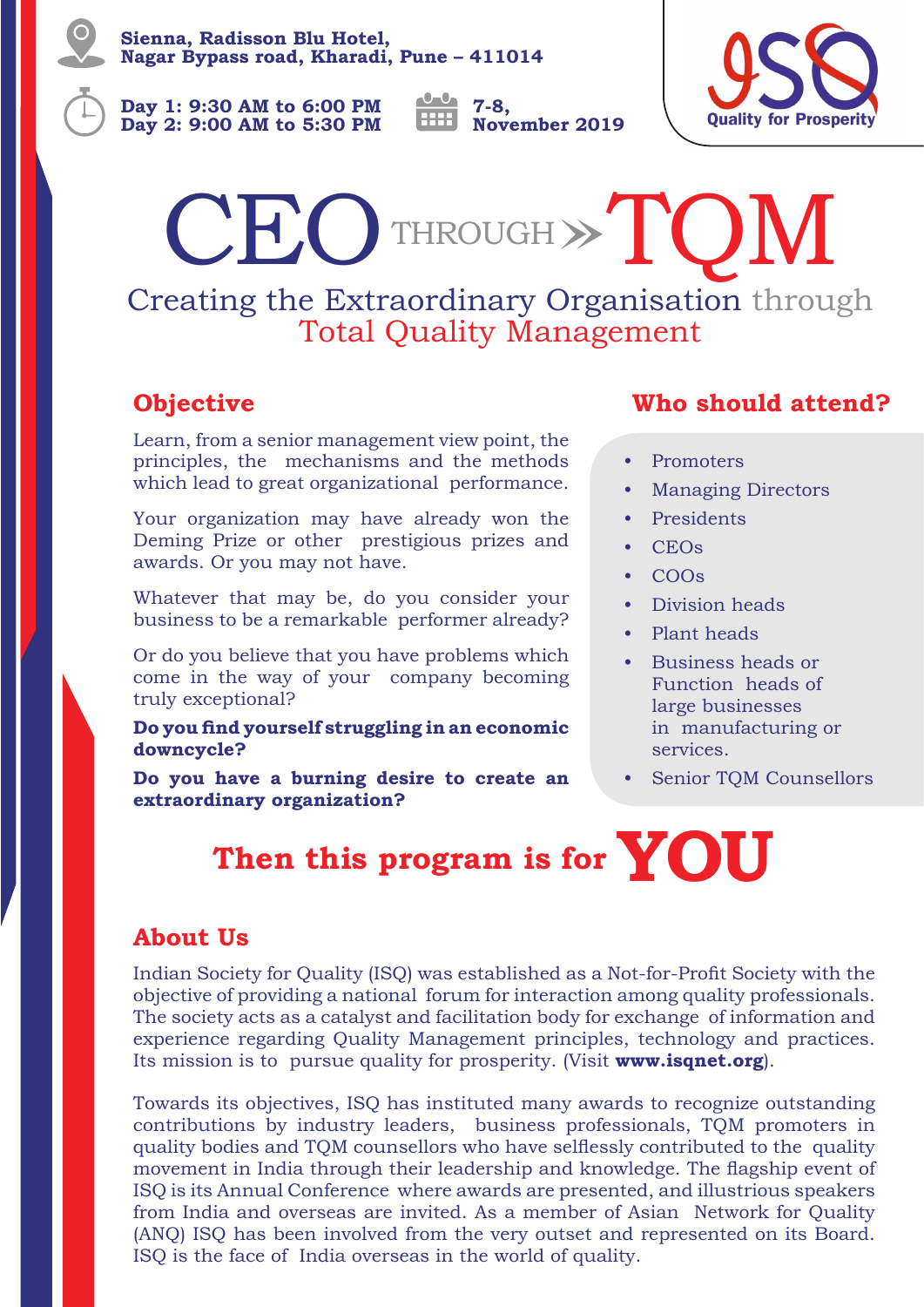

- 1. Do your customers rate your quality below that of competition, in some important respects?
- 2. Do you have warranty or customer claims and complaints that have persisted over years, defying solutions?
- 3. Do you have initial troubles with new products or models after you launch them?
- 4. Do you find you are not always able to meet customer demand regularly and on time?
- 5. Have you missed out on formulating a vision; and if you do have a vision, do you find your people not quite aligned to or inspired by it?
- 6. Do you find it hard to involve your managers in executing strategies in a coordinated manner?
- 7. Do you sometimes wonder if you have got the correct fix on some figures reported such as errors, rejects, rework, breakdowns…? Are data mistaken, or even fudged?
- 8. Do you feel that you are capable of meeting specifications but there are inconsistencies batch to batch?
- 9. Are your production, sales, or collections skewed towards of the end of the month/quarter/ year?
- 10. Have you found a new vendor being approved, but the first bulk supplies were problematic?
- 11. Do your new projects take a long time to stabilize and break free of 'teething troubles'?
- 12. Do your investment projects fail to yield the promised returns and volumes?
- 13. Has a new equipment or new source of material (imported?) proved troublesome?
- 14. Does your product development take too long, or have many initial defects?
- 15. Are some or all of your workers/associates reluctant to participate in group or improvement activities?
- 16. Are new workers the source of some of your quality troubles?
- 17. Is your productivity dependent quite a bit on settlements with the labour union?
- 18. Do you find that your people are often engaged in firefighting?
- 19. Are working conditions in your facilities not quite well organized, or clean or safe?
- 20. Do you find that some of the training you provide your employees is not quite useful?
- 21. Do you think your departments tend to work in silos and not cross-functionally enough?
- 22. Do you find improvements you made sliding back sometimes?
- 23. Do you find that your people complain that their roles are not clear, nor their objectives and performance indicators?
- 24. Do you hear rumblings that there are too many initiatives or that management priorities are often shifting?
- 25. Do you wish sometimes that there was better teamwork in your organization?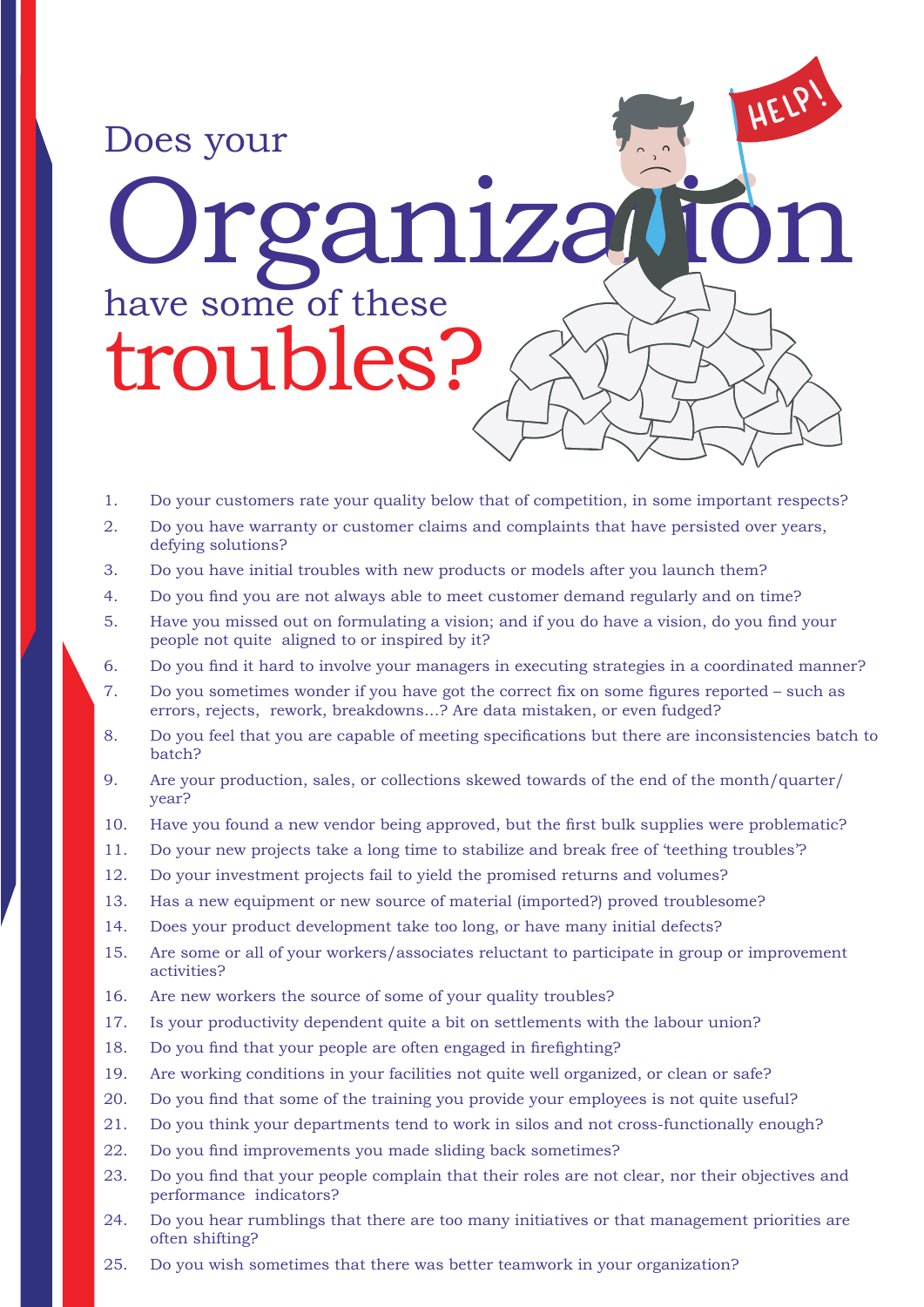# Do you have these roblems when the **economy** slows down?



- 2. Are you forced by slowdowns into 'knee-jerk' reactions like sweeping cost-cuts or VRS?
- 3. Do you find that your operations were run inefficiently in good times, and that it is hitting you now?
- 4. Do you have the suspicion that your plant investments cost too much and they could have been lower?
- 5. Do you find it hard to avoid large fluctuations in production schedules?
- 6. Do your vendors suffer from fluctuating demand, and find it hard to ramp up when the upcycle begins?
- 7. Do you find it hard to identify muda (waste) in your operations, distinguishing it from essential costs?
- 8. Do you struggle to increase capacities in small increments, as machines are costly and have large capacities?

## We all look at the World with our own **paradigms**. Some of these work against us.

### **Here are some examples of paradigms.**

- 1. People are motivated by money, they perform better when rewarded financially.
- 2. The best time to invest is in boom times pull cash in when there is a downcycle
- 3. Workers are responsible for productivity.
- 4. Performance of individuals follows a bell curve and the lower outliers are 'deadwoods' who must be removed.
- 5. Cut travel, training, advertising or R&D costs in hard times
- 6. What is not measured cannot be managed.
- 7. Customers are important, but profit is the primary goal of a business.
- 8. We must have more modern machines to produce quality at low cost.
- 9. We shouldn't ask our managers how they would achieve their targets as long as they achieve them.
- 10. We cannot get good prices for materials or parts unless we have multiple suppliers.

If some of these are your paradigms too, would you like to re-examine them, even and replace them with some new ones?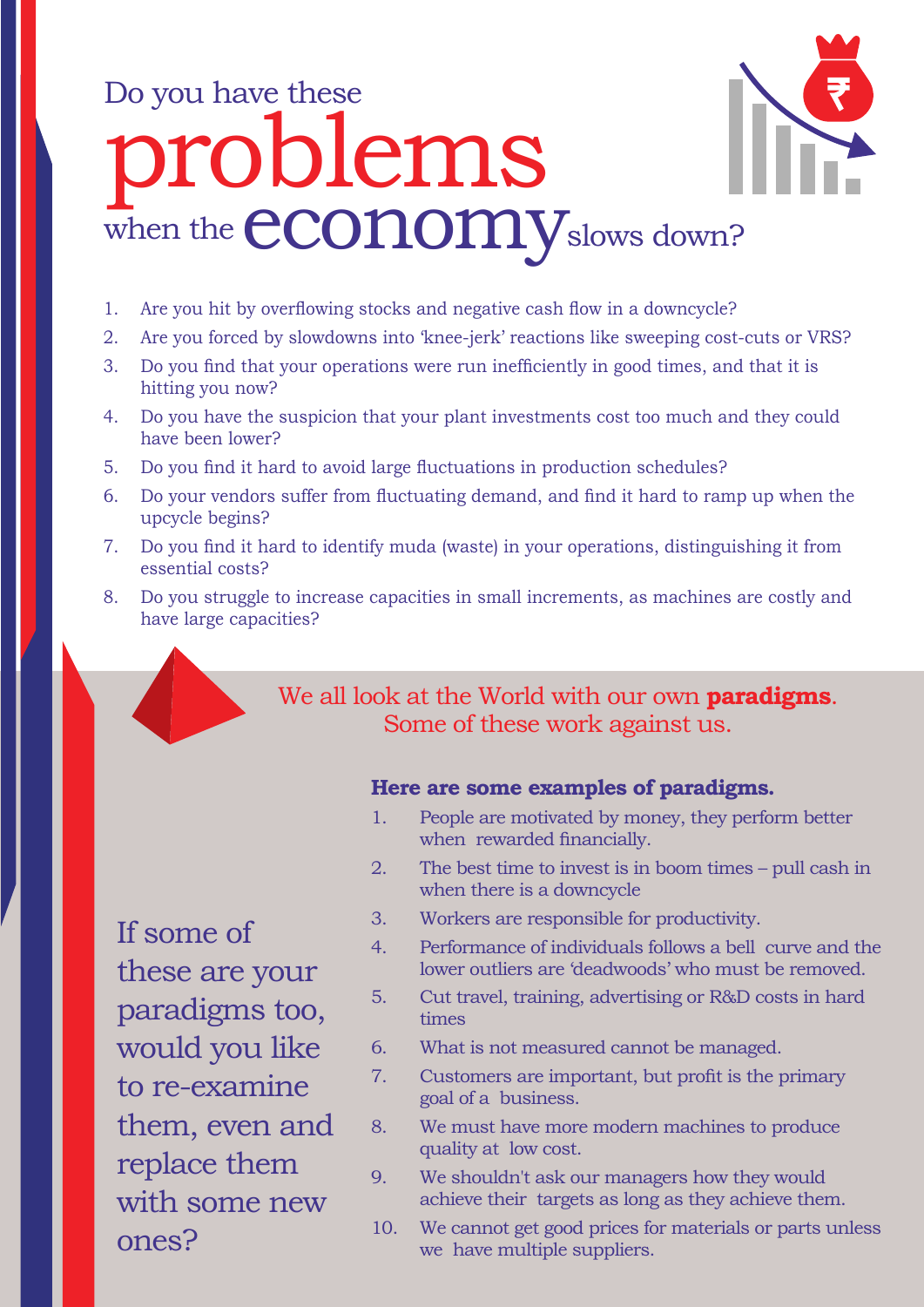### **The Faculty**

This program is designed and delivered by N. Ramanathan, 72, known as Ram to friends. Ram has a degree in Mechanical Engineering and did his Masters from IIM, Ahmedabad (1969). He has 50 years of experience in industry, and in teaching and counselling. This two-day course has a senior and top management focus.

In his career, Ram has worked in Marketing, Production, Product Development, Quality Assurance and HR. He has been in the quality field for thirty years, learning initially from his six-year stint as the head of the joint venture company SRF Nippondenso, near Delhi. He subsequently helped SRF win two Deming Prizes.



**N. Ramanathan**

Ram has received awards internationally for his work, as well as receiving the Dronacharya Award in 2018 by ISQ for his contributions to teaching and counselling on quality. Ram has been associated with eleven successful Deming Prize challenges, and has taught and advised Ashok Leyland, Ceat, SRF, Indus Towers, JSW, Mahindra group of companies, Tata Quality management Services, Tata Steel, and other organizations. Ram is ranked Academician in the International Academy for Quality and serves on its Board, while also chairing its think tank on Quality in Planet Earth Concerns. He has been a founder member of ISQ, and has been on the Board of Asian Network for Quality. He is past chairman of the National Accreditation Board for Certifying Bodies (NABCB), and has in the past chaired the TQM Technical Committee of CII for seven years. Ram has been keynote speaker and has authored numerous international papers in the field of quality.